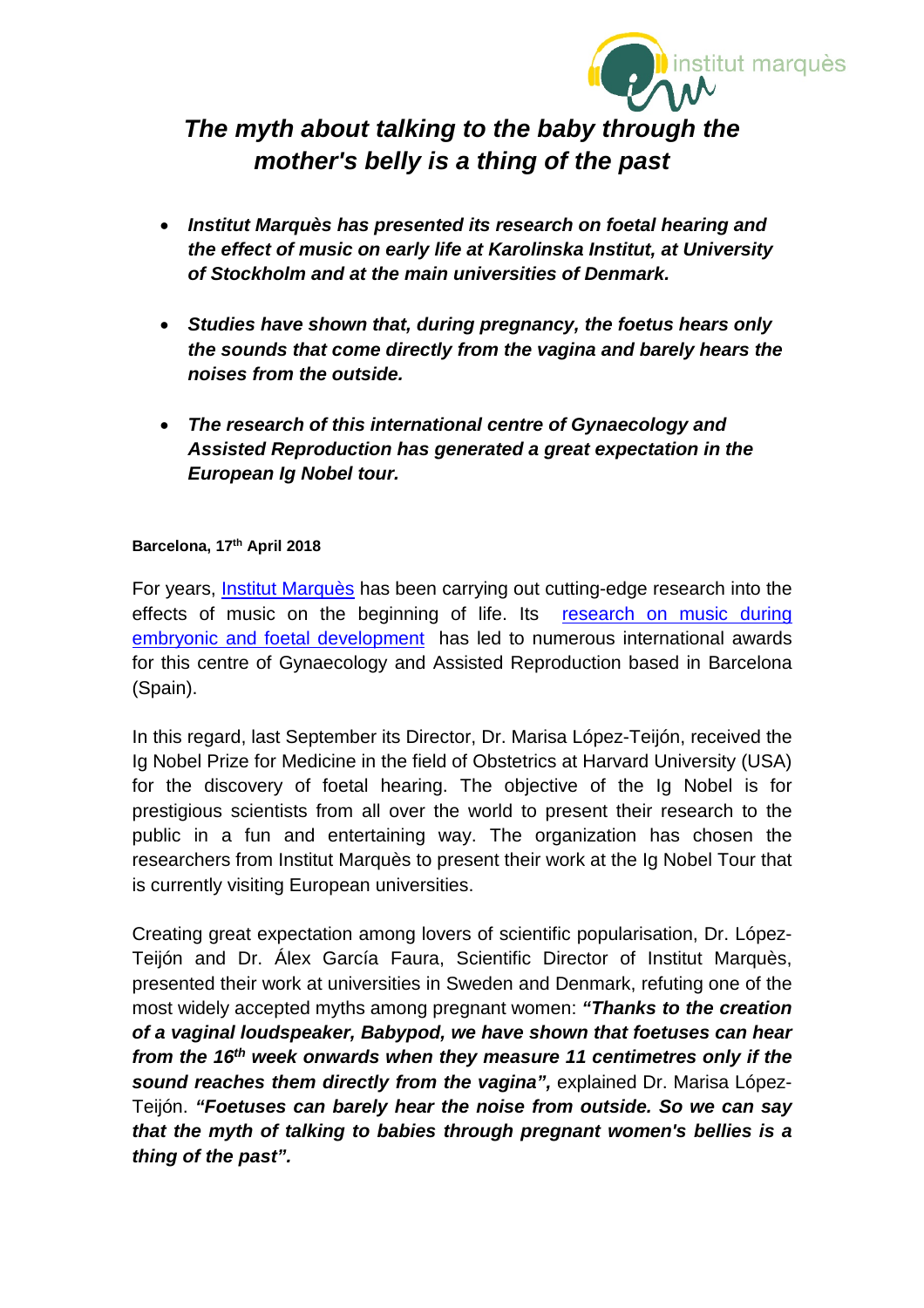

Chief researcher of the study, Dr. López-Teijón explained: *"with our scientific research we have improved in vitro fertilisation by applying musical vibrations in the incubators of our assisted reproduction clinics".* For this reason, the Ig Nobel Prize is also a recognition of the research, development and innovation work of Institut Marquès to improve its treatments.

## *Thousands of people attended the speeches on foetal hearing*

One of the most popular events in the Ig Nobel Tour this year took place in Denmark. Nearly 800 people attended the presentations of Dr. López-Teijón and Dr. García Faura at the Aarhus University (the main university in Denmark). Other hundreds of people followed it in streaming from one of the 50 points enabled for the connection.

Communication with the foetus is one of the aspects that aroused most interest: *"By inserting a loudspeaker into the vagina of thousands of patients, for the first time we have managed to communicate with the foetus. This small device, Babypod, connects to the mobile phone and has allowed us to discover that the foetus responds in the same way as a baby, with speech and movement. The baby is learning to communicate. Thousands of women are already using it to communicate with their babies during pregnancy***",** said the Scientific Director of the Institut Marquès in his speech.

According to research by the Institut Marquès, we can now communicate with the foetus and stimulate it neurologically. Any kind of sensory stimulation is good, and the earlier it takes place, the better.

Music activates language learning. And, as has been demonstrated, this learning can begin in the womb.

#### **About Institut Marquès**

Institut Marquès is a Barcelona based centre of international standing in Gynaecology, Obstetrics and Assisted Reproduction with branches in Barcelona, London, Ireland (Dublin and Clane), Italy (Rome and Milan) and Kuwait.

The centre, with a wealth of experience in particularly difficult cases, helps people in more than 50 countries achieve their dream of parenthood. Institut Marquès offers the highest pregnancy success rates, with 89% per cycle in IVF with egg donation.

Leader in innovation, it conducts an important line of research on the benefits of music in the early stages of life and foetal stimulation.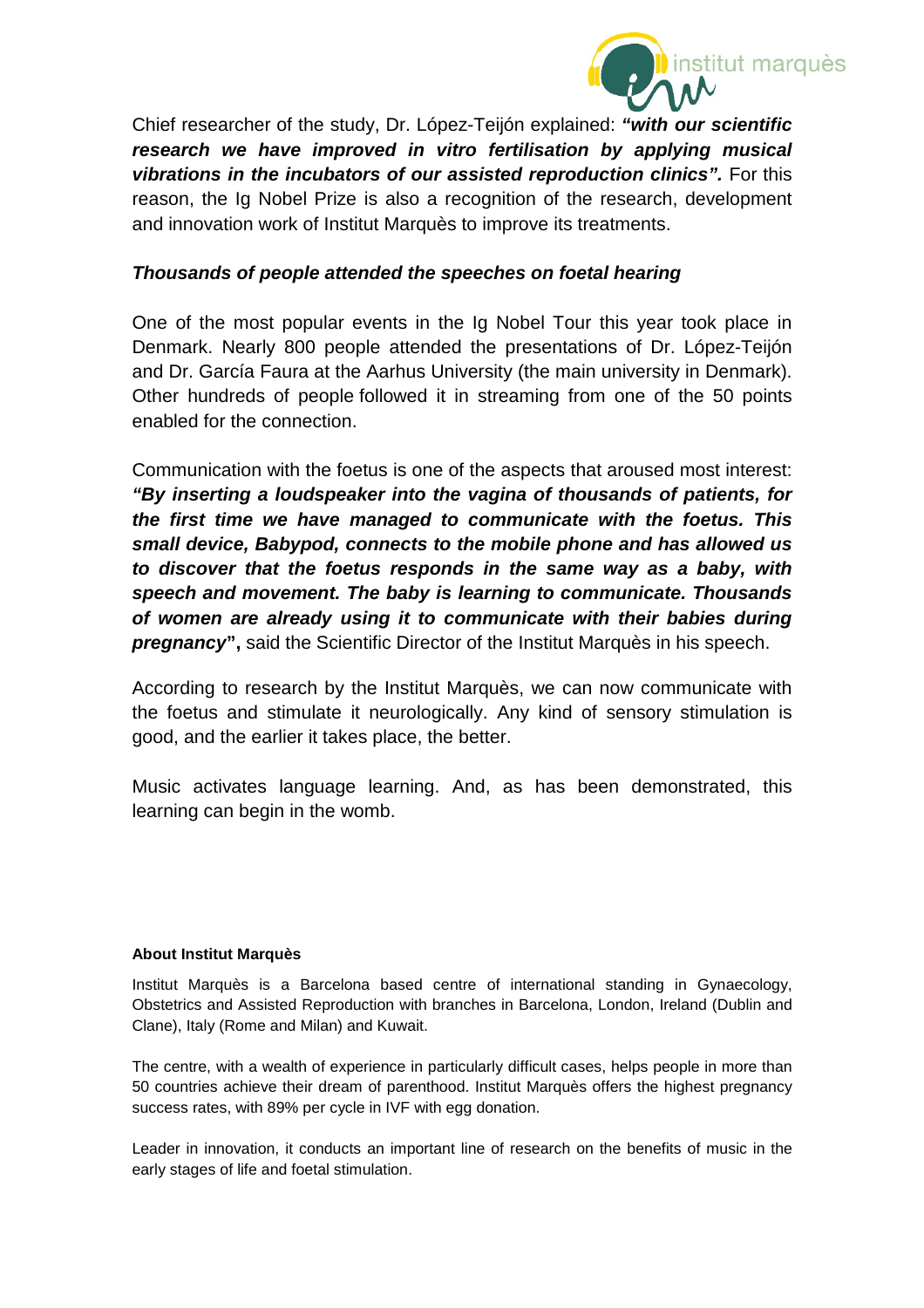

#### **About Babypod**

The investigation of the different reactions of foetuses to different acoustic stimuli was carried out with the help of a ground-breaking sound reproducer in its class. This is Babypod®, the only device that emits music and voice into the vagina. It is placed as if it were a tampon and connected to the mobile phone, making it totally safe for the mother and baby. It emits music and voice at a maximum of 54 decibels, which is the level of a normal conversation. In addition to making communication with the foetus possible, this device has very important medical applications: it makes it possible to rule out foetal deafness and simplifies ultrasound examinations because, by inducing a response in the baby, it improves the vision of the foetal structures during the scan.

Approved by the FDA, this device is available online worldwide for pregnant women to use at home and also take to ultrasounds to see the reaction of the foetus. It provides parents with a first contact with their child by not only allowing them to play music for foetal stimulation, but also by means of its free app, it allows them to record their messages so that the baby can hear the voice of its parents, even before birth.

#### *Information:*

Babypod: <https://babypod.net/en/>

Music and fertilisation: **[Music enhances In Vitro Fertilisation](http://www.fertility-experiences.com/music-enhances-in-vitro-fertilisation/)** [IVF to the Beat of the Music. We Have Made our Embryos Dance](http://www.fertility-experiences.com/ivf-to-the-beat-of-the-music-we-have-made-our-embryos-dance/)

Music and foetal stimulation: [The story of a discovery \(1\)](http://www.fertility-experiences.com/the-story-of-a-discovery/) [The Story of a Discovery \(2\) –](http://www.fertility-experiences.com/the-story-of-a-discovery-2-the-first-tests-continue/) The first tests continue [The Story of a Discovery \(3\) –](http://www.fertility-experiences.com/the-story-of-a-discovery-3-the-scientific-research-starts/) The scientific research starts [The Story of a Discovery \(4\) The results of the first study](http://www.fertility-experiences.com/the-story-of-a-discovery-4-the-results-of-the-first-study/) The Story of a Discovery (5) – [What do we think can be heard inside the uterus?](http://www.fertility-experiences.com/the-story-of-a-discovery-5-what-do-we-think-can-be-heard-inside-the-uterus/)

Scientific studies: [Scientific area](https://institutomarques.com/en/scientific-area/) [Discovery in the area of fetal stimulation through intravaginal music](https://institutomarques.com/en/scientific-area/response-fetus-vaginal-music-2/) [Fetal facial expression in response to intravaginal music emission](http://journals.sagepub.com/doi/abs/10.1177/1742271X15609367?journalCode=ultb)

Concerts for embryos and foetuses: [Christmas Concert by Soraya for future babies through Babypod®](https://www.youtube.com/watch?v=VOklyTEunFE) Soraya Arnelas communicates with her baby [through](https://www.youtube.com/watch?v=8VRpdsKL2dU) Babypod [Concert for embryos of Antonio Orozco](https://www.youtube.com/watch?v=4RV7RwcNUiA)

Embryomobile: <http://www.fertility-experiences.com/embryomobile/>

*More information: [www.institutomarques.com/](http://www.institutomarques.com/)en - [www.institutmarques.ie](http://www.institutmarques.ie/)*

*Institut Marquès Barcelona +34 93 285 82 16*